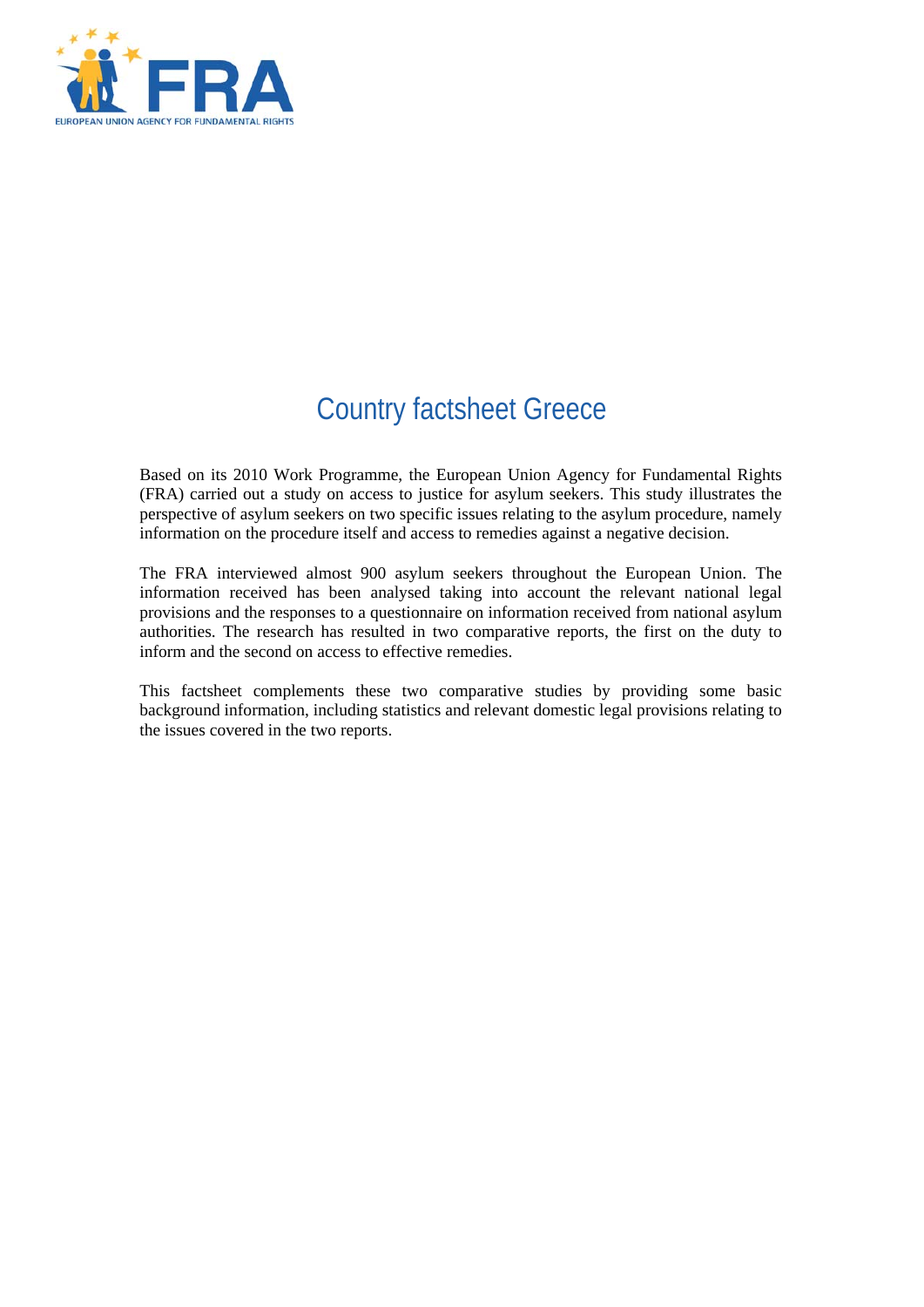## 1. Statistics

**Statistics on asylum applications (Total and top 10 nationalities)**

| 2009 Top 10 Nationalities   |        | 2008 Top 10 Nationalities  |        |  |
|-----------------------------|--------|----------------------------|--------|--|
| Total                       | 15,925 | Total                      | 19,885 |  |
| Pakistan                    | 3,715  | Pakistan                   | 6,915  |  |
| Georgia                     | 2,170  | Afghanistan                | 2,285  |  |
| Bangladesh                  | 1,810  | Georgia                    | 2,240  |  |
| Afghanistan                 | 1,510  | Bangladesh                 | 1,780  |  |
| Syrian Arab Republic        | 965    | Iraq                       | 1,760  |  |
| Iraq                        | 885    | Syrian Arab Republic       | 810    |  |
| Nigeria                     | 780    | Nigeria                    | 745    |  |
| Albania                     | 515    | Senegal                    | 385    |  |
| China (including Hong Kong) | 390    | Iran (Islamic Republic of) | 310    |  |
| Senegal                     | 335    | India                      | 225    |  |

**Statistics on first instance asylum decisions (Total positive decisions - top five nationalities)**

| 2009                       |                                              |                                           |                           |                 |                                        |                                       |                                                   |
|----------------------------|----------------------------------------------|-------------------------------------------|---------------------------|-----------------|----------------------------------------|---------------------------------------|---------------------------------------------------|
|                            | Geneva<br><b>Convention</b><br><b>Status</b> | <b>Subsidiary</b><br>protection<br>status | Humanitarian <sup>1</sup> | <b>Rejected</b> | <b>Total</b><br>number of<br>decisions | <b>Total</b><br>positive<br>decisions | Recognition<br>rate <sup>2</sup><br>$\frac{1}{2}$ |
| Total                      | 35                                           | 105                                       | 25                        | 14,185          | 14.355                                 | 165                                   | 1.1                                               |
| Iraq                       | 10                                           | 15                                        | 10                        | 875             | 905                                    | 30                                    | 3.3                                               |
| Iran (Islamic Republic of) |                                              | 25                                        |                           | 300             | 330                                    | 30                                    | 9.1                                               |
| Afghanistan                | 0                                            | 15                                        |                           | 1,580           | 1,600                                  | 20                                    | 1.3                                               |
| Turkey                     |                                              |                                           |                           | 50              | 55                                     | 10                                    | 18.2                                              |
| Nigeria                    |                                              |                                           |                           | 710             | 720                                    | 10                                    | 1.4                                               |

**Statistics on final decisions (Total positive decisions - top five nationalities)** 

| 2009        |                                              |                                           |                           |                 |                                        |                                       |                                                   |
|-------------|----------------------------------------------|-------------------------------------------|---------------------------|-----------------|----------------------------------------|---------------------------------------|---------------------------------------------------|
|             | Geneva<br><b>Convention</b><br><b>Status</b> | <b>Subsidiary</b><br>protection<br>status | Humanitarian <sup>1</sup> | <b>Rejected</b> | <b>Total</b><br>number of<br>decisions | <b>Total</b><br>positive<br>decisions | Recognition<br>rate <sup>2</sup><br>$\frac{0}{0}$ |
| Total       | 30                                           | 15                                        |                           | 2,065           | 2.105                                  | 40                                    | 1.9                                               |
| Afghanistan | 10                                           |                                           |                           | 70              | 85                                     | 15                                    | 17.6                                              |
| Iraq        | 10                                           |                                           |                           | 55              | 70                                     | 15                                    | 21.4                                              |
| Turkey      |                                              |                                           |                           |                 |                                        |                                       | 100.0                                             |
| Sudan       |                                              |                                           |                           |                 |                                        |                                       | 100.0                                             |
| Pakistan    |                                              |                                           |                           | 950             | 950                                    |                                       | 0.0                                               |

*Notes: These tables are based on categories used by Eurostat. The way Eurostat presents its data may not necessarily correspond to categories used at national level. This can particularly be the case with statistics provided under 'humanitarian status'. For more detailed understanding of the data, the reader is invited to consult national statistics.* 

*Data has been rounded to the nearest 5. Due to the rounding, the sum of individuals may not necessarily match the given total. Data is rounded to the nearest 5; 0 means less than 3; n.a.* = *not available.* 

 *Covering persons granted authorisation to stay for humanitarian reasons under national law by administrative or judicial bodies. It includes persons who are not eligible for international protection as currently defined in the first stage legal instruments but are nonetheless protected against removal under the obligations that are imposed on all Member States by international refugee or human rights instruments or on the basis of principles flowing from such instruments.* 

*2 The recognition rate corresponds to the proportion of positive first instance or final on appeal decisions out of the total number of decisions in 2009. Positive decisions include the provision of refugee status, subsidiary protection and humanitarian protection (where data is available).* 

Source: [Eurostat](http://epp.eurostat.ec.europa.eu/), Data extracted on 01 September 2010.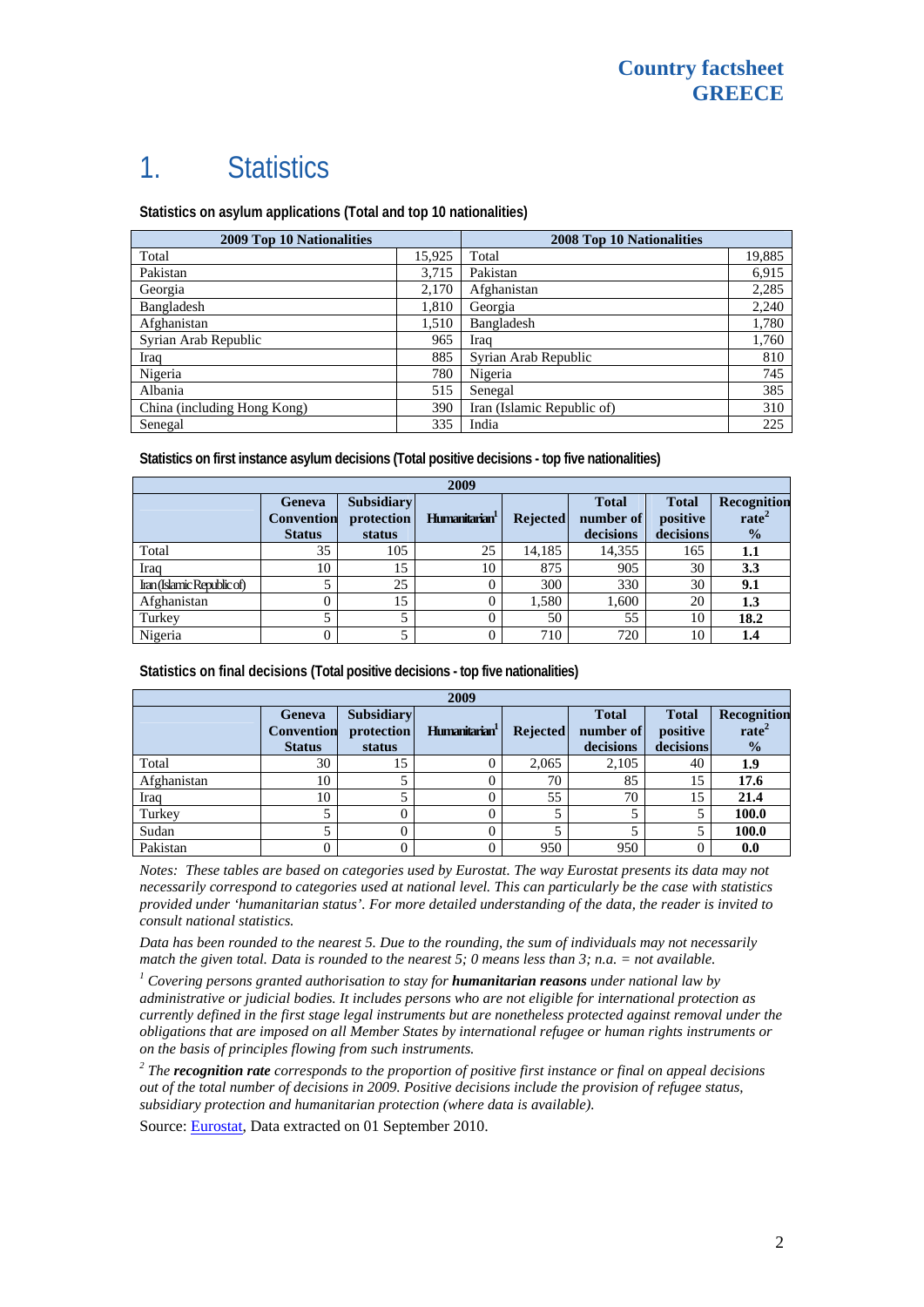# 2. Background Information

### Asylum legislation[1](#page-2-0)

[Presidential Decree 90/2008 on the Harmonisation of the Greek legislation with the](http://emn.ypes.gr/media/17801/p.d.%2090-2008_en.pdf)  [provisions of the Council Directive 2005/85/EC on minimum standards on procedures in](http://emn.ypes.gr/media/17801/p.d.%2090-2008_en.pdf)  [Member States for granting and withdrawing refugee status \(L 326/13.12.2005\)](http://emn.ypes.gr/media/17801/p.d.%2090-2008_en.pdf)

[Presidential Decree 81/2009 amending Presidential Decree 90/2008](http://www.chania.eu/docs/attachments/1213_%CE%A6%CE%95%CE%9A%2023%202009.pdf)

#### Asylum authorities

#### *First instance authority*

Directors of the Directorates for Aliens of Attica and Thessaloniki and the Directors of Police Directorates (at the place where the asylum application is lodged), Headquarters of Hellenic Police, [Ministry of Citizen's Protection](http://www.yptp.gr/main.php)

*Second instance authority*  [Council of State](http://www.ste.gr/FL/main_en.htm)  $(4<sup>th</sup> Section)$ 

1

## 3. Duty to inform asylum seekers

Article 8 of PD 90/2008 guarantees to asylum seekers the right to be informed about the procedure to be followed and of their rights and obligations during the procedure as well as of the possible consequences for not complying with their obligations and not cooperating with the authorities in time and in a language, which they may reasonably be supposed to understand.

In May 2010, the Ministry of Citizen's Protection provided the following information to the FRA as regards written information materials.

| <b>Written information</b><br>materials                        | Information leaflet translated into 5 languages.                                                                                                                                                           |
|----------------------------------------------------------------|------------------------------------------------------------------------------------------------------------------------------------------------------------------------------------------------------------|
| <b>Provided when?</b>                                          | At the time of lodging the application. Information material is provided<br>also to aliens in detention pending deportation.                                                                               |
| Provided by whom?                                              | Competent police officer who registers the application with the presence<br>of an interpreter. UNHCR and NGOs participate in providing<br>information to asylum seekers with the support of state funding. |
| Has an evaluation of<br>information tools been<br>carried out? | No.                                                                                                                                                                                                        |

<span id="page-2-0"></span> $1$ <sup>1</sup> The legal information in this factsheets has been updated to reflect the situation on 1 September 2010.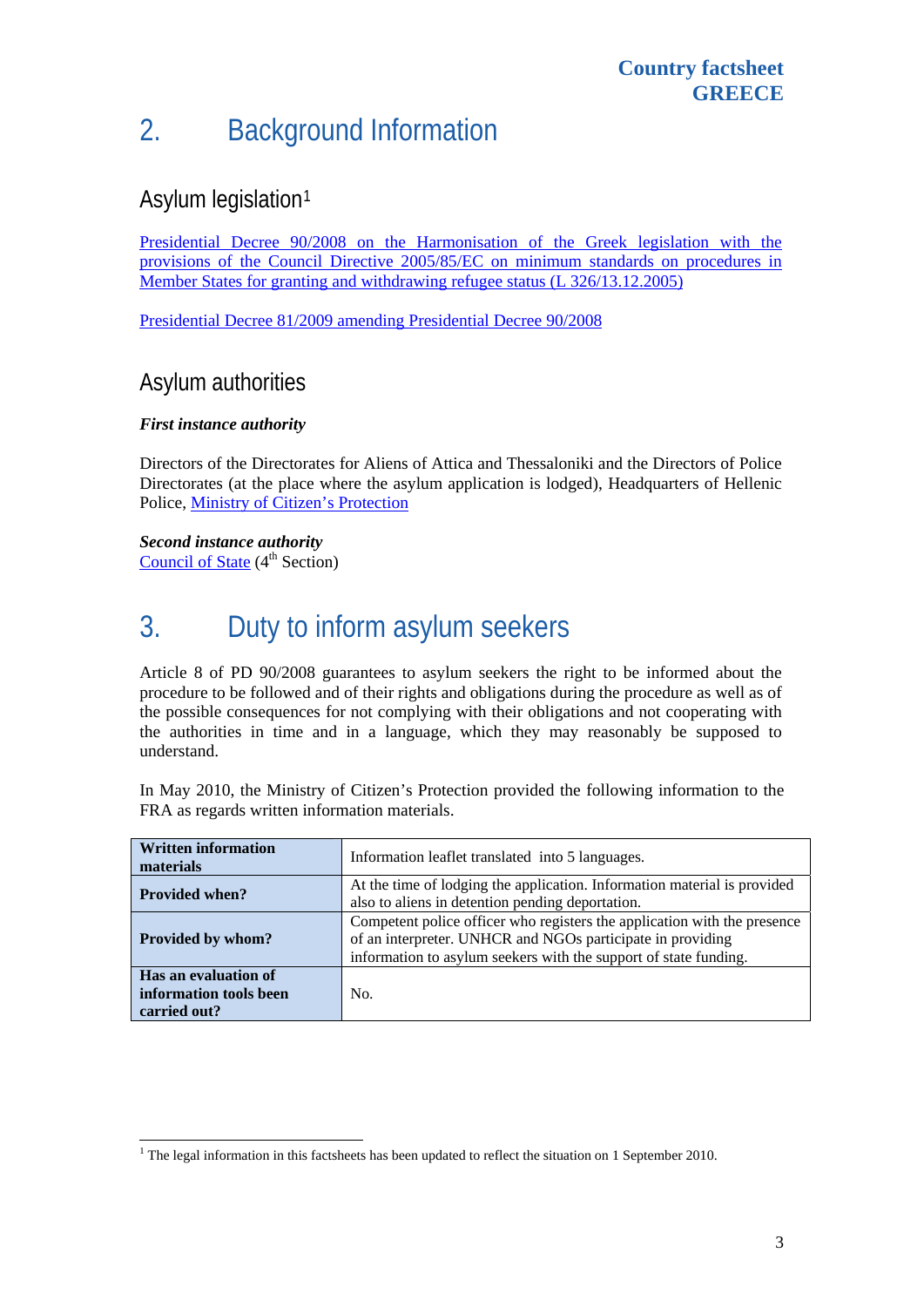### 4. Effective Remedy

### Type of procedures

An asylum application may be declared inadmissible, in several cases, including Dublin II or cases of identical application lodged after the issuance of a final decision (Article 18 PD 90/2008). An accelerated procedure is used for asylum applications considered to be manifestly unfounded (e.g. a subsequent application raising no new relevant elements), or for applicants coming from a safe country of origin or from a safe third country (Article 17(3)). The examination of the application in the accelerated procedure shall be completed within 30 days from its submission (Article 17(4)). The regular procedure shall be concluded within six months. If this will not be the case, the asylum seeker shall be informed of the time-frame for taking a decision (Article 17(2)). An application may be prioritized when it may reasonably be considered to be well-founded, or when the applicant belongs to a vulnerable group (Article 8(2)). A special procedure exists for the examination of subsequent applications (Article 23) and applications lodged at land, at sea or air border (Article 24).

#### Duty to state reasons for rejection and procedure to appeal

Article 2 of PD 81/09 (which replaced the Article 7(3) PD90/2008) states that in case of rejection of the asylum application, the reasons in fact and law shall be stated in the decision. The asylum seeker shall be informed of the result of the asylum procedure in a language that s/he may reasonably by supposed to understand when s/he is not assisted or represented by a legal adviser or other counsellor and when free legal assistance is not available. Article  $8(1)(e)$  PD 90/2008 entitles the asylum seeker to be informed on how to challenge a negative decision. The only available remedy against a negative decision is a complaint lodged with the Council of State (Article 2 PD 81/2009).

#### Time limits for appeal and right to remain in the country during appeal

| <b>Type of procedure</b>                                                                                                                          | <b>Time limits</b>                                           | <b>Right to remain</b>                                                                                                                                                                                                                                                                                                        |
|---------------------------------------------------------------------------------------------------------------------------------------------------|--------------------------------------------------------------|-------------------------------------------------------------------------------------------------------------------------------------------------------------------------------------------------------------------------------------------------------------------------------------------------------------------------------|
| General rule (applies to any<br>negative decision issued in<br>an accelerated, border,<br>subsequent applications and<br>admissibility procedure) | 60 days<br>(Art. 2 PD)<br>81/2009,<br>Art. 46 PD<br>18/1989) | No automatic suspensive effect of the deportation<br>order delivered along with the negative decision on<br>the application. Request for suspension filed with the<br>Suspensive Committee does not have automatic<br>suspensive effect unless a provisional suspension<br>order is issued by the judge (Art. 52 PD 18/1989). |